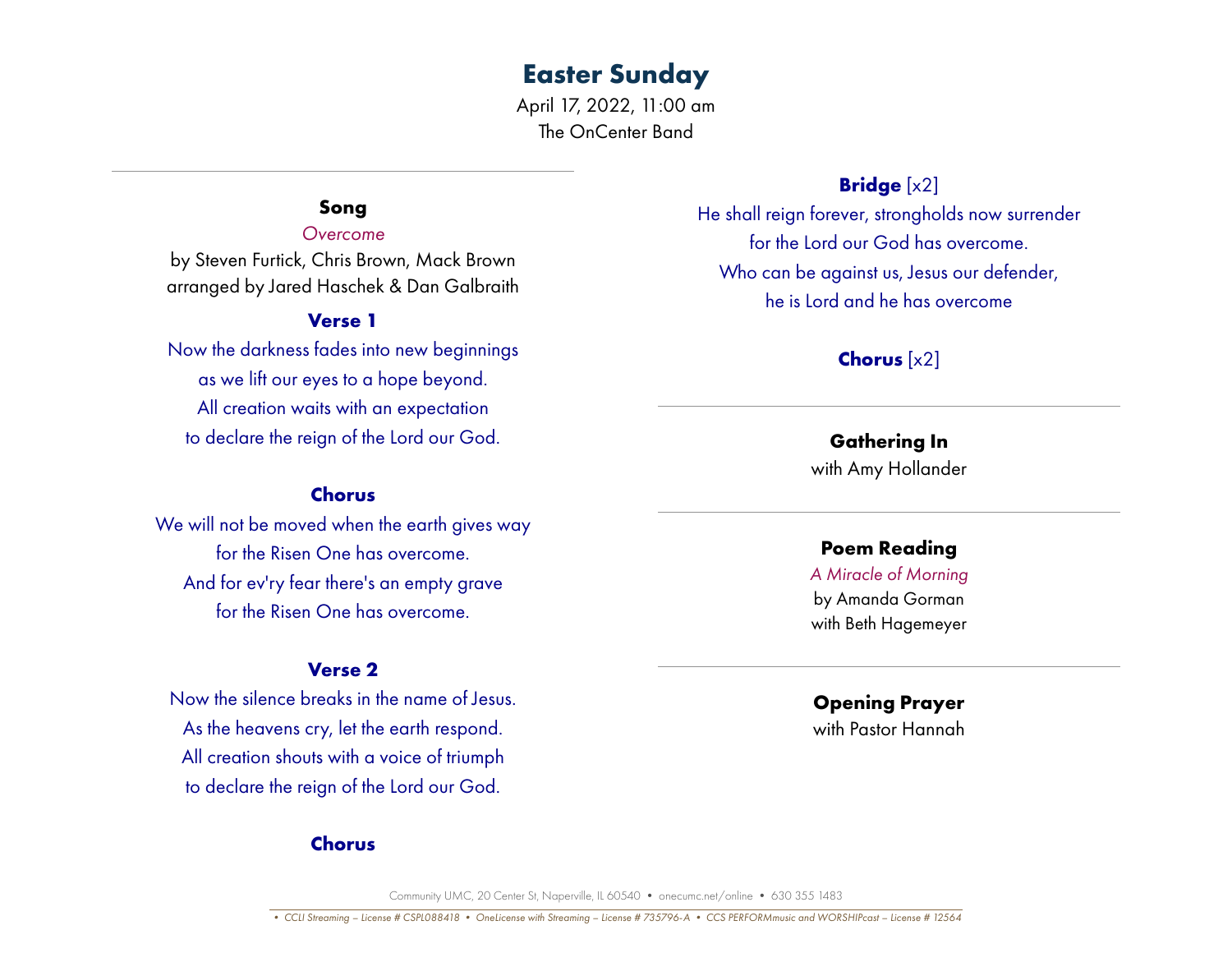April 17, 2022, 11:00 am

#### **Gospel**

with Emma R. *Luke 24:1-12*

The Inclusive Bible © 2007 by Priests for Equality

<sup>1</sup> On the first day of the week, at the first sign of dawn, the women came to the tomb bringing the spices they had prepared. 2 They found the stone rolled back from the tomb; 3 but when they entered the tomb, they didn't find the body of Jesus. 4 While they were still at a loss over what to think of this, two figures in dazzling garments stood beside them. 5 Terrified, the women bowed to the ground.The two said to them, "Why do you search for the Living One among the dead? 6 Jesus is not here; Christ has risen. Remember what Jesus said to you while still in Galilee— $<sup>7</sup>$  that the Chosen One must be delivered</sup> into the hands of sinners and be crucified, and on the third day would rise again." 8 With this reminder, the words of Jesus came back to them. 9 When they had returned from the tomb, they told all these things to the Eleven and the others. 10 The women were Mary of Magdala, Joanna, and Mary the mother of James.The other women with them also told the apostles,  $11$  but the story seemed like nonsense and they refused to believe them. 12 Peter, however, got up and ran to the tomb. He stooped down, but he could see nothing but the wrappings.

So he went away, full of amazement at what had occurred.

### **Song**

#### *Burning In My Soul*

by Brett Younker, Matt Maher, Jesse Reeves & Daniel Carson

### **Verse 1** [x2]

There is power, power here in this hour, this hour. We're all together, together waiting here as one.

# **Chorus 1**

Whoa! Hear the sound from Heaven. Whoa! A mighty rushing wind. Whoa! We're calling for revival. God let your fire fall again; it's burning in my soul. Burning in my soul.

## **Verse 2**

All your sons and your daughters dreaming the dreams of their Father, seeing the signs and the wonders, the Kingdom of God.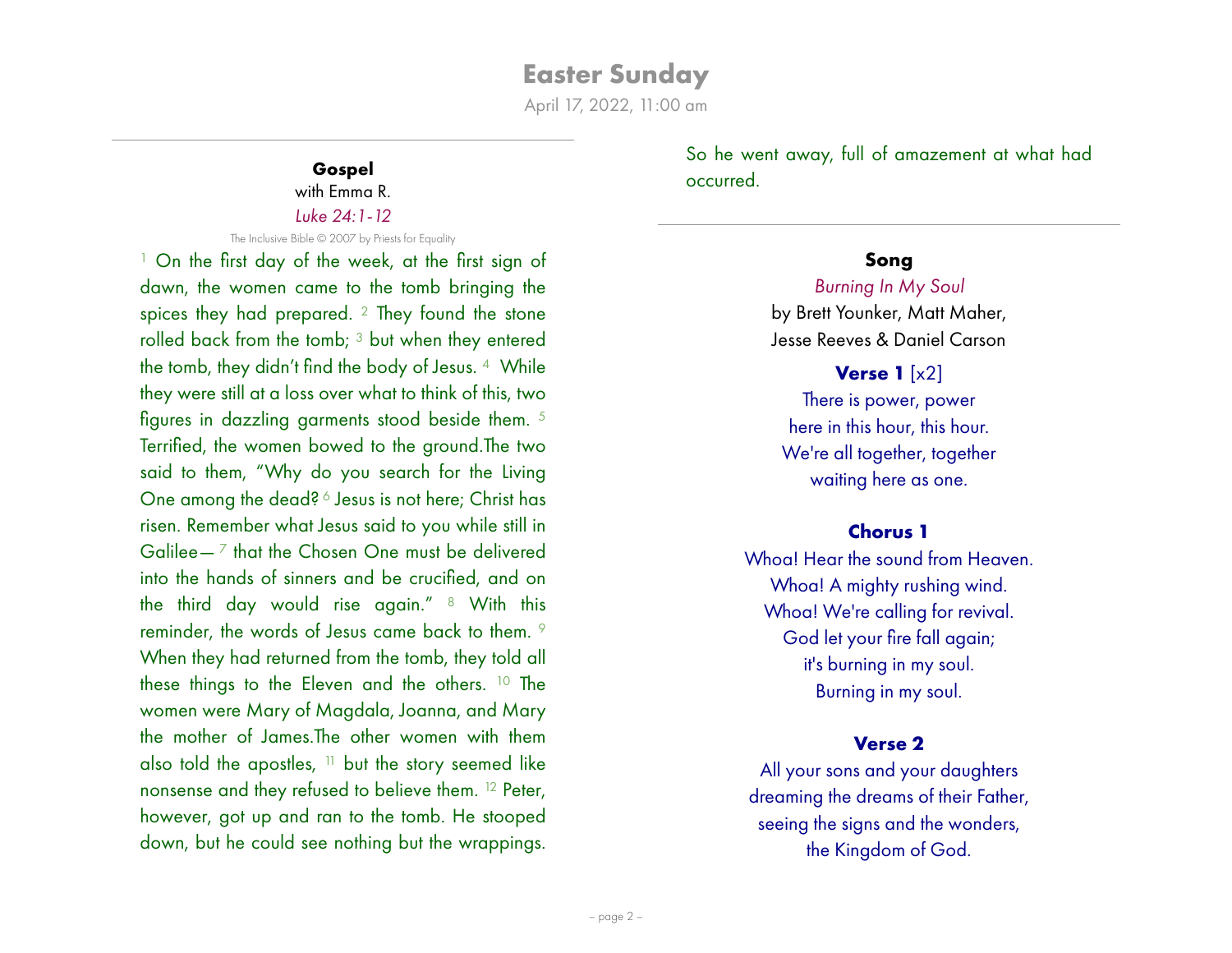April 17, 2022, 11:00 am

#### **Chorus**

## **Bridge**

I cannot contain it, this fire inside. I cannot contain it, so let it shine. I cannot contain it, this light of mine.

#### **Chorus 2**

It's burning in my soul. Hear the sound from Heaven. Whoa! A mighty rushing wind. Whoa! We're calling for revival. God let your fire fall again;

# **Interlude**

It's burning in my soul. Burning in my soul. It's burning in my soul Whoa!

#### **Verse 3**

There is power, power here in this hour, this hour. We're all together, together waiting here as one. Waiting here as one

## **Song**

# *Believer*

by Bryan Fowler, Mitch Wong & Rhett Walker arranged by Dan Galbraith

#### **Verse 1**

I walk a bit different now, now that my heart's been found. Nothing really feels the same. I hold my he'd a bit higher, I lift my voice a bit louder. Yeah, something inside has changed.

#### **Chorus**

I am a mountain mover, water walker, more than just an overcomer. 'Cause I've been set free. I am a gospel preacher, heart-on-fire, freedom-singing testifier. 'Cause I've been redeemed. I am a believer.

#### **Verse 2**

I know this is not my home. I know I don't walk alone, no matter what comes my way. I have peace through the trouble, I have joy through the struggle. And now my hope's in a brighter day.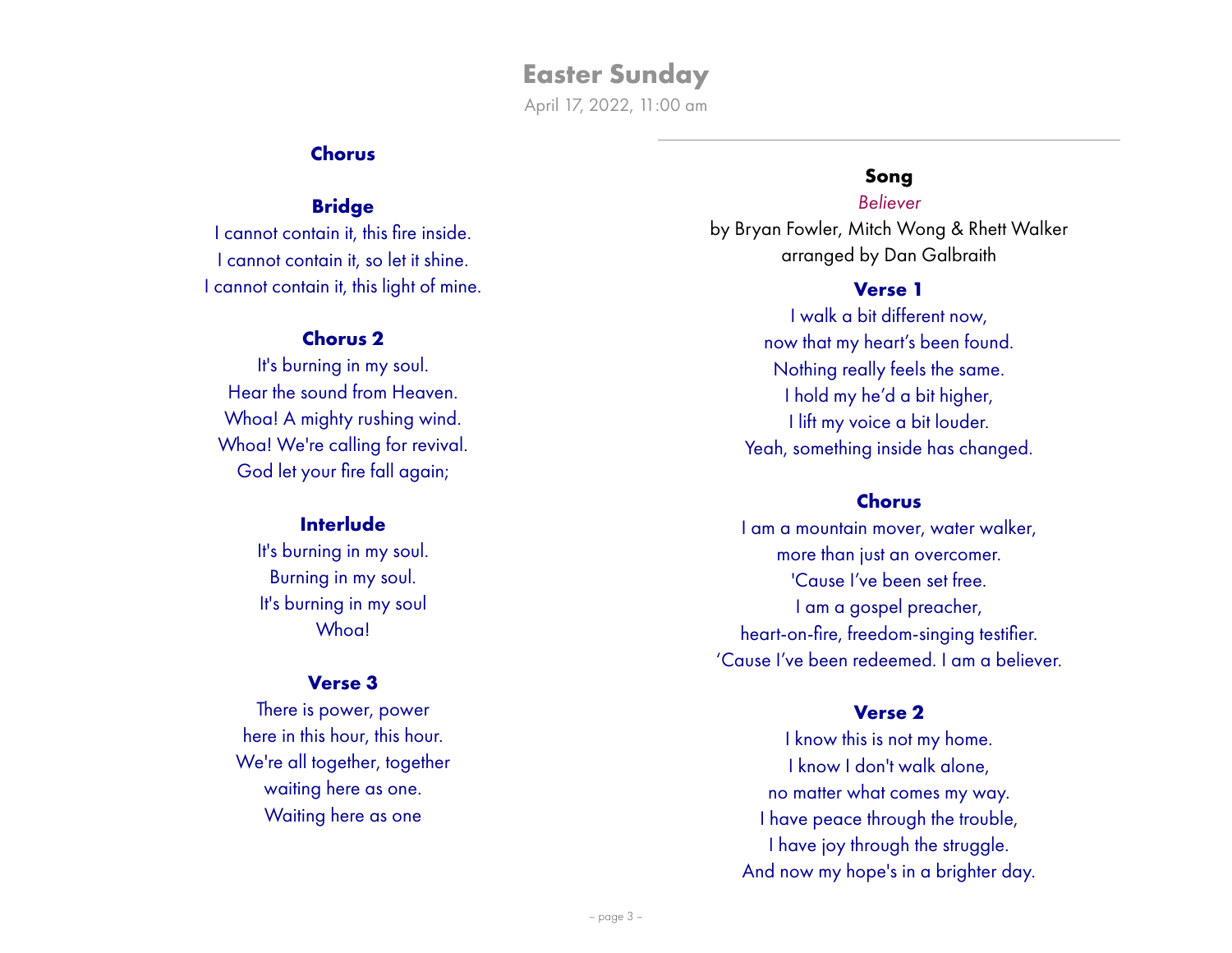April 17, 2022, 11:00 am

## **Verse**

Hey! Ev'ryone is here. We got atmosphere. We love this place. Hey! Living diff'rent lives but we all unite for this one Name.

## **Pre-Chorus**

And when we all come together, your love is making us better. The world will see the truth of who you are.

## **Chorus**

No bigger life than growing up in your house, where we discover who we can become. Praising with your people going all out. We came to meet with you, you, you, you, you. [x2]

> **Time for Young Disciples** with Beth Hagemeyer

# **Sermon** *New Life*  with Pastor Hannah

# **Chorus**

# **Bridge**

I am a child of the Father, an orphan, no longer. No doubt about who I am. I'm in the hands of the Healer, the arms of the Savior. His grace makes me who I am. I am a mountain mover, water walker, more than just an overcomer. 'Cause I've been set free.

# **Chorus**

**Tag** [x3] I am a believer.

# **Greet Your Community**

with Amy Hollander

# **Song**

*We Came to Meet with You* by Nathan Eshman & David Wakerley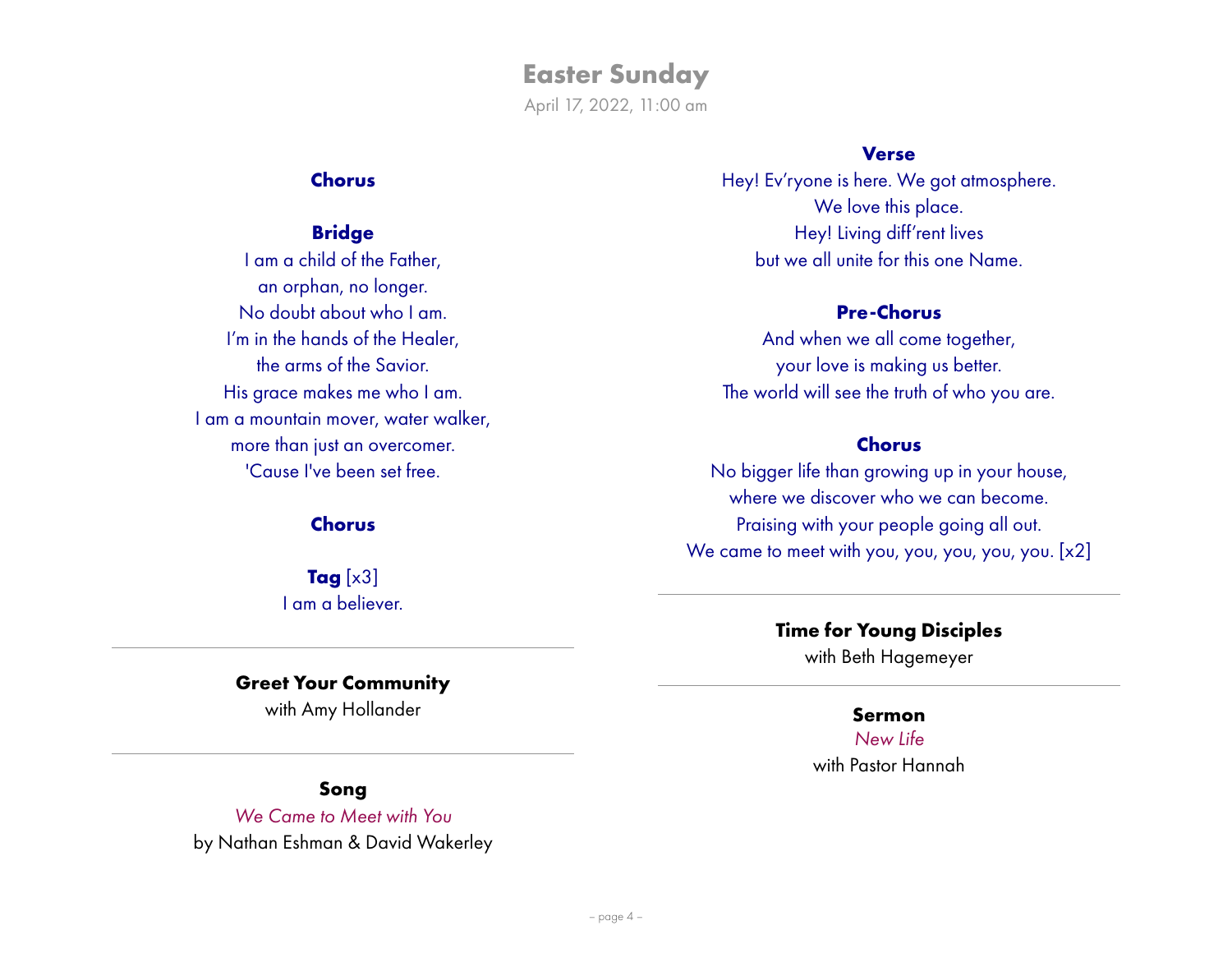April 17, 2022, 11:00 am

#### **Song**

*Still Rolling Stones* by Lauren Daigle, Jason Ingram, Paul Duncan, & Paul Mabury

#### **Verse 1**

Out of the shadows, bound for the gallows, a dead man walking till love came calling: Rise up (rise up.) [x2] Six feet under, I thought it was over. An answer to prayer, the voice of a savior. Rise up (rise up.) [x2]

#### **Chorus 1**

All at once I came alive. This beating heart, these open eyes. The grave let go,the darkness should have known: You're still rolling stones. You're still rolling stones.

## **Verse 2**

Now that you saved me, I sing 'cause you gave me a song of arrival. I put it on vinyl. Rise up (rise up.) [x2] I once was blinded, but now I see it. I heard about the power, and now I believe it. Rise up (rise up.) [x2]

## **Chorus 1**

## **Bridge** [x2]

I thought that I was too far gone for ev'rything I've done wrong. Yeah, I'm the one who dug this grave, but you called my name, you called my name.

#### **Chorus 2**

All at once I came alive. This beating heart, these open eyes. The grave let go, the darkness should have known: You're still rolling stones. Oh, you're still rolling stones.

## **Ending**

Oh, you're still rolling stones. [x2] You're still rolling, rolling. [x2] You're still rolling stones.

## **Prayer for Community**

with Pastor Jeremiah

## **Reception of New Members**

with Pastor Hannah & Pastor Jeremiah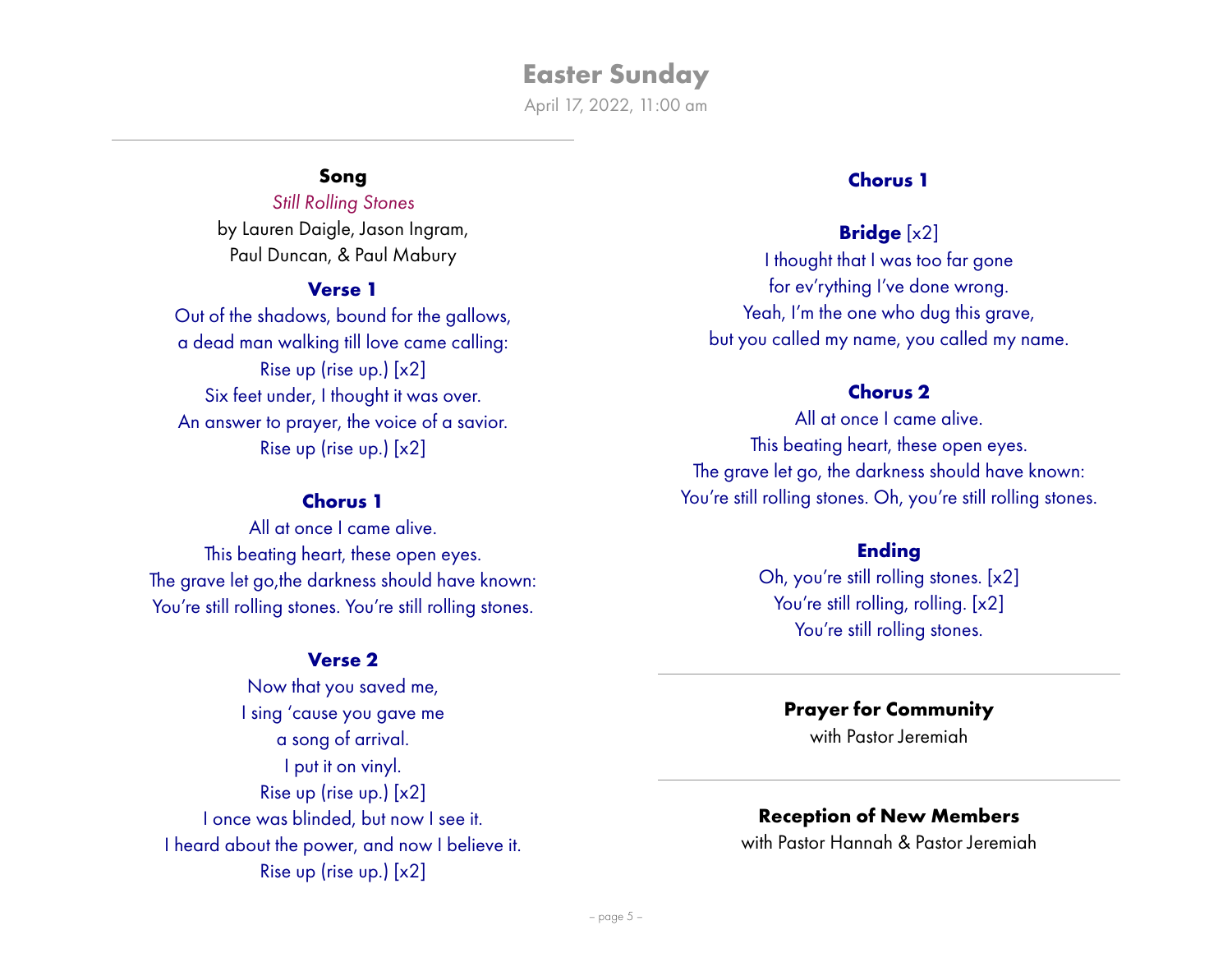April 17, 2022, 11:00 am

#### **Offertory Invitation**

with Amy Hollander

#### **Song**

#### *Death Was Arrested*

by Brandon Coker, Adam Kersh, Paul Taylor Smith & Heath Balltzglier arranged by Dan Galbraith

### **Verse 1**

Alone in my sorrow and dead in my sin, lost without hope and no place to begin. Your love made a way to let mercy come in when death was arrested and my life began.

### **Verse 2**

Ash was redeemed, only beauty remains, my orphan heart was given a name. My mourning grew quiet, my feet rose to dance, when death was arrested and my life began.

## **Chorus**

Oh, your grace so free washes over me, you have made me new, now life begins with you.

#### **Verse 3**

Released from my chains, I'm a pris'ner no more. My shame was ransom he faithfully bore. He cancelled my debt and he called me his friend when death was arrested and my life began.

## **Chorus 2**

Oh, your grace so free washes over me, you have made me new, now life begins with you. It's your endless love pouring down on us. You have made us new, now life begins with you.

#### **Verse 4**

Our Savior displayed on a criminal's cross. Darkness rejoiced as though Heaven had lost. But then Jesus arose with our freedom in hand. That's when death was arrested and my life began. [x2]

## **Chorus 2**

# **Bridge** [x2]

Oh, we're free, free, forever we're free. Come jon the song of all the redeemed. Yes, we're free, free, forever amen, when death was arrested and my life began.